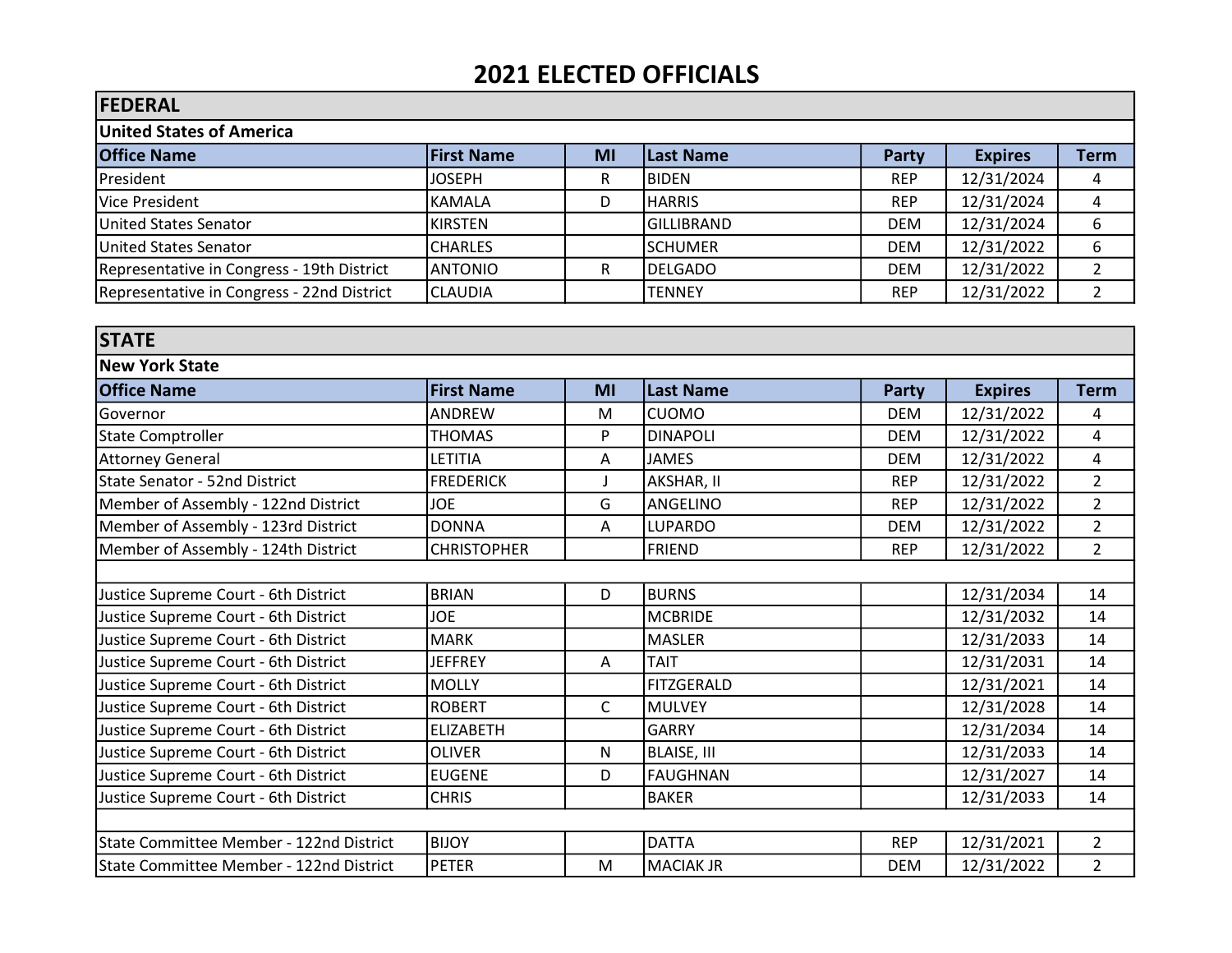| State Committee Member - 122nd District        | <b>CINDY</b>            |   | <b>OBRIEN</b>   | <b>REP</b> | 12/31/2021 |  |
|------------------------------------------------|-------------------------|---|-----------------|------------|------------|--|
| State Committee Member - 122nd District        | IKAREN                  | M | <b>IBEEBE</b>   | <b>DEM</b> | 12/31/2022 |  |
| State Committee Member - 123rd District        | <b>CHRIS</b>            |   | DZIEDZIC        | <b>REP</b> | 12/31/2021 |  |
| State Committee Member - 123rd District        | DONNA                   | A | <b>LUPARDO</b>  | <b>DEM</b> | 12/31/2022 |  |
| <b>State Committee Member - 123rd District</b> | <b>LAURIE</b>           | A | lgialanella     | <b>REP</b> | 12/31/2021 |  |
| State Committee Member - 123rd District        | JAMES                   | P | <b>TESTANI</b>  | <b>DEM</b> | 12/31/2022 |  |
| State Committee Member - 124th District        | <b>JOYCE</b>            | A | <b>GROVER</b>   | <b>REP</b> | 12/31/2021 |  |
| lState Committee Member - 124th District       | <b>BARBARA</b>          |   | IFULLER         | <b>DEM</b> | 12/31/2022 |  |
| <b>State Committee Member - 124th District</b> | <b>ERNIE</b>            |   | IPALMER         | <b>REP</b> | 12/31/2021 |  |
| <b>State Committee Member - 124th District</b> | lclyde.                 |   | <b>TACKLEY</b>  | <b>DEM</b> | 12/31/2022 |  |
| State Committee Member - 52nd District         | <i>\MICHELLE</i>        | Ε | IBRUNDAGE       | IND        | 12/31/2022 |  |
| State Committee Member - 52nd District         | <i><b>INICHOLAS</b></i> |   | <i>BOLJEVIC</i> | IND.       | 12/31/2022 |  |

| <b>COUNTY</b>             |                   |           |                                            |            |                     |                |
|---------------------------|-------------------|-----------|--------------------------------------------|------------|---------------------|----------------|
| <b>BROOME COUNTY</b>      |                   |           | Address: PO Box 1766, Binghamton, NY 13902 |            | Phone: 607-778-2109 |                |
| <b>Office Name</b>        | <b>First Name</b> | <b>MI</b> | Last Name                                  | Party      | <b>Expires</b>      | <b>Term</b>    |
| <b>County Executive</b>   | <b>JASON</b>      | T         | <b>GARNAR</b>                              | <b>DEM</b> | 12/31/2024          | 4              |
| County Sheriff            | <b>DAVID</b>      | E         | <b>HARDER</b>                              | <b>REP</b> | 12/31/2022          | 4              |
| <b>County Clerk</b>       | <b>JOSEPH</b>     | А         | <b>MIHALKO</b>                             | <b>REP</b> | 12/31/2021          | 4              |
| <b>District Attorney</b>  | <b>MICHAEL</b>    | Α         | <b>KORCHAK</b>                             | LBT        | 12/31/2023          | 4              |
|                           |                   |           |                                            |            |                     |                |
| County Surrogate Judge    | <b>DAVID</b>      | H         | <b>GUY</b>                                 |            | 12/31/2030          | 10             |
| <b>Family Court Judge</b> | <b>RITA</b>       |           | <b>CONNERTON</b>                           |            | 12/31/2021          | 10             |
| Family Court Judge        | <b>MARK</b>       | Н         | <b>YOUNG</b>                               |            | 12/31/2024          | 10             |
| Family Court Judge        | <b>HOLLIE</b>     | S.        | <b>LEVINE</b>                              |            | 12/31/2030          | 10             |
| Family Court Judge        |                   |           | <b>VACANT</b>                              |            | 12/31/2031          | 10             |
| County Judge              | <b>JOSEPH</b>     | F.        | CAWLEY, JR                                 |            | 12/31/2027          | 10             |
| County Judge              | <b>KEVIN</b>      | P         | <b>DOOLEY</b>                              |            | 12/31/2025          | 10             |
|                           |                   |           |                                            |            |                     |                |
| County Legislator-01      | <b>STEPHEN</b>    | J         | <b>FLAGG</b>                               | <b>REP</b> | 12/31/2022          | $\overline{2}$ |
| County Legislator-02      | <b>SCOTT</b>      | D         | <b>BAKER</b>                               | <b>REP</b> | 12/31/2022          | $\overline{2}$ |
| County Legislator-03      | <b>KELLY</b>      | F.        | <b>WILDONER</b>                            | <b>REP</b> | 12/31/2022          | $\overline{2}$ |
| County Legislator-04      | KIM               | Α         | <b>MYERS</b>                               | <b>DEM</b> | 12/31/2022          | $\overline{2}$ |
| County Legislator-05      | <b>DANIEL</b>     |           | <b>REYNOLDS</b>                            | <b>REP</b> | 12/31/2022          | $\overline{2}$ |
| County Legislator-06      | <b>GREG</b>       | W         | <b>BALDWIN</b>                             | <b>REP</b> | 12/31/2022          | $\overline{2}$ |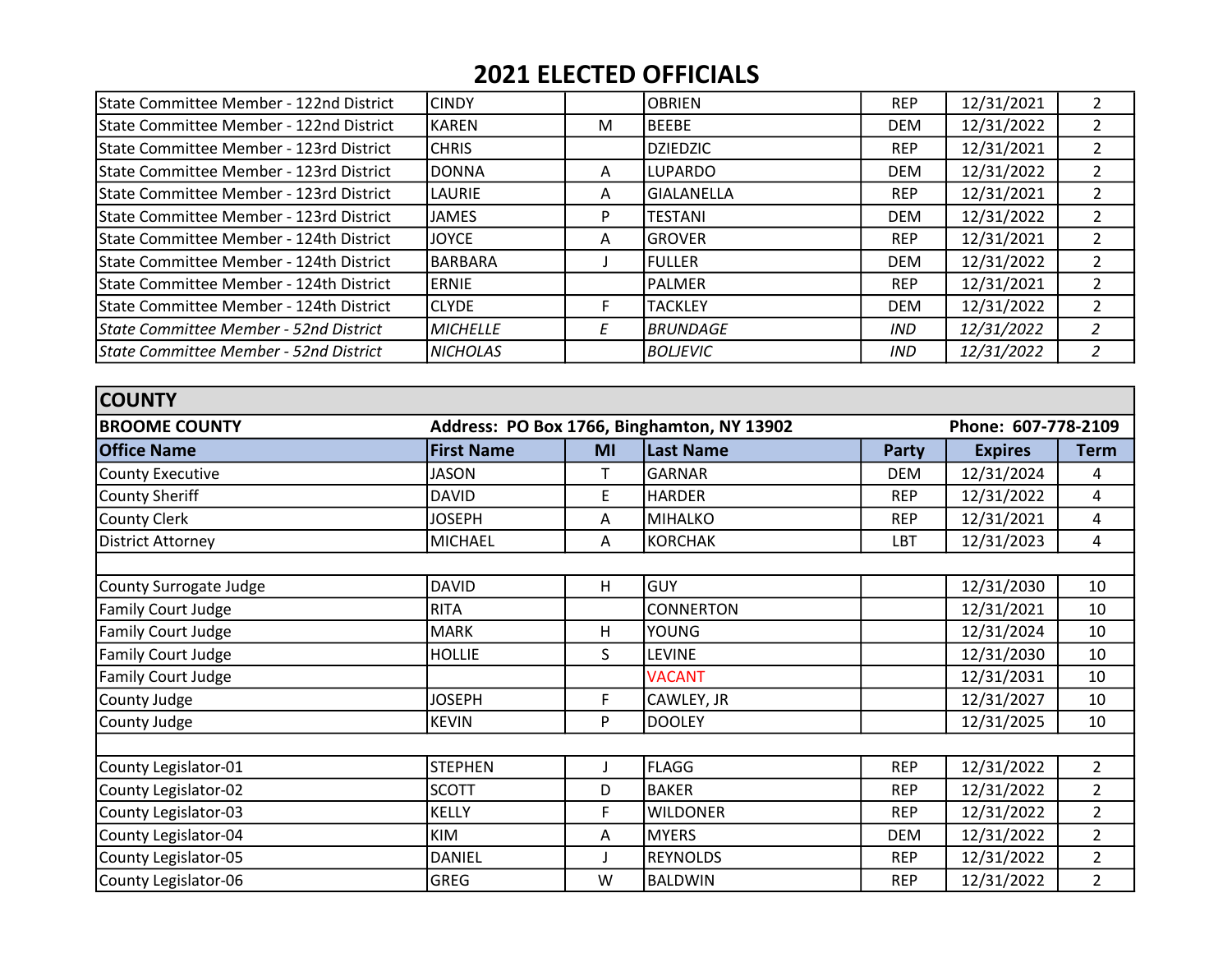| County Legislator-07 | MATTHEW      |   | <b>PASQUALE</b> | <b>REP</b> | 12/31/2022 |   |
|----------------------|--------------|---|-----------------|------------|------------|---|
| County Legislator-08 | ljason       |   | <b>SHAW</b>     | <b>REP</b> | 12/31/2022 |   |
| County Legislator-09 | MATTHEW      |   | IHILDERBRANT    | <b>REP</b> | 12/31/2022 |   |
| County Legislator-10 | <b>CINDY</b> |   | IOBRIEN         | <b>REP</b> | 12/31/2022 |   |
| County Legislator-11 | lsusan       |   | <b>RYAN</b>     | <b>DEM</b> | 12/31/2022 |   |
| County Legislator-12 | KAREN        | M | BEEBE           | <b>DEM</b> | 12/31/2022 |   |
| County Legislator-13 | BOB          |   | lweslar         | <b>DEM</b> | 12/31/2022 |   |
| County Legislator-14 | <b>MARY</b>  |   | KAMINSKY        | <b>DEM</b> | 12/31/2022 |   |
| County Legislator-15 | lMARK        |   | lwhalen         | <b>DEM</b> | 12/31/2022 | າ |

| <b>CITY</b>                   |                   |                                             |                  |            |                     |      |
|-------------------------------|-------------------|---------------------------------------------|------------------|------------|---------------------|------|
| <b>CITY OF BINGHAMTON</b>     |                   | Address: 38 Hawley St, Binghamton, NY 13901 |                  |            | Phone: 607-772-7001 |      |
| <b>Office Name</b>            | <b>First Name</b> | MI                                          | Last Name        | Party      | <b>Expires</b>      | Term |
| City of Binghamton Mayor      | <b>RICHARD</b>    | C                                           | DAVID            | <b>REP</b> | 12/31/2021          | 4    |
|                               |                   |                                             |                  |            |                     |      |
| City of Binghamton City Judge | <b>CAROL</b>      | A                                           | <b>COCCHIOLA</b> |            | 12/31/2024          | 10   |
| City of Binghamton City Judge | <b>WILLIAM</b>    | C                                           | PELELLA          |            | 12/31/2024          | 10   |
| City of Binghamton City Judge | <b>DANIEL</b>     |                                             | <b>SEIDEN</b>    |            | 12/31/2024          | 10   |
|                               |                   |                                             |                  |            |                     |      |
| City Councilman-01            | GIOVANNI          | P                                           | SCARINGI         | <b>REP</b> | 12/31/2023          | 4    |
| City Councilman-02            | <b>SOPHIA</b>     |                                             | <b>RESCINITI</b> | <b>REP</b> | 12/31/2023          | 4    |
| City Councilman-03            | ANGELA            |                                             | RILEY            | <b>DEM</b> | 12/31/2023          | 4    |
| City Councilman-04            | <b>AVIVA</b>      |                                             | <b>FRIEDMAN</b>  | <b>DEM</b> | 12/31/2023          | 4    |
| City Councilman-05            | <b>JOE</b>        |                                             | <b>BURNS</b>     | <b>DEM</b> | 12/31/2023          | 4    |
| City Councilman-06            | PHILIP            |                                             | <b>STRAWN</b>    | <b>REP</b> | 12/31/2023          | 4    |
| City Councilman-07            | <b>THOMAS</b>     |                                             | <b>SCANLON</b>   | <b>REP</b> | 12/31/2023          | 4    |

| <b>TOWNS</b>       |                    |                                                         |                 |            |                |      |  |
|--------------------|--------------------|---------------------------------------------------------|-----------------|------------|----------------|------|--|
| <b>BARKER</b>      |                    | Address: 151 Hyde St, PO Box 66, Castle Creek, NY 13744 |                 |            |                |      |  |
| <b>Office Name</b> | <b>IFirst Name</b> | MI                                                      | Last Name       | Party      | <b>Expires</b> | Term |  |
| Barker, Supervisor | LOIS WISER         |                                                         | IDILWORTH       | <b>REP</b> | 12/31/2022     |      |  |
| Barker, Clerk      | IJULIE             |                                                         | ISCOTT          | <b>REP</b> | 12/31/2022     |      |  |
| Barker, Justice    | IEDWARD            |                                                         | <b>IBEECHER</b> | <b>REP</b> | 12/31/2024     |      |  |
| Barker, Councilman | <b>HENRY</b>       |                                                         | DEDRICK         | <b>REP</b> | 12/31/2024     |      |  |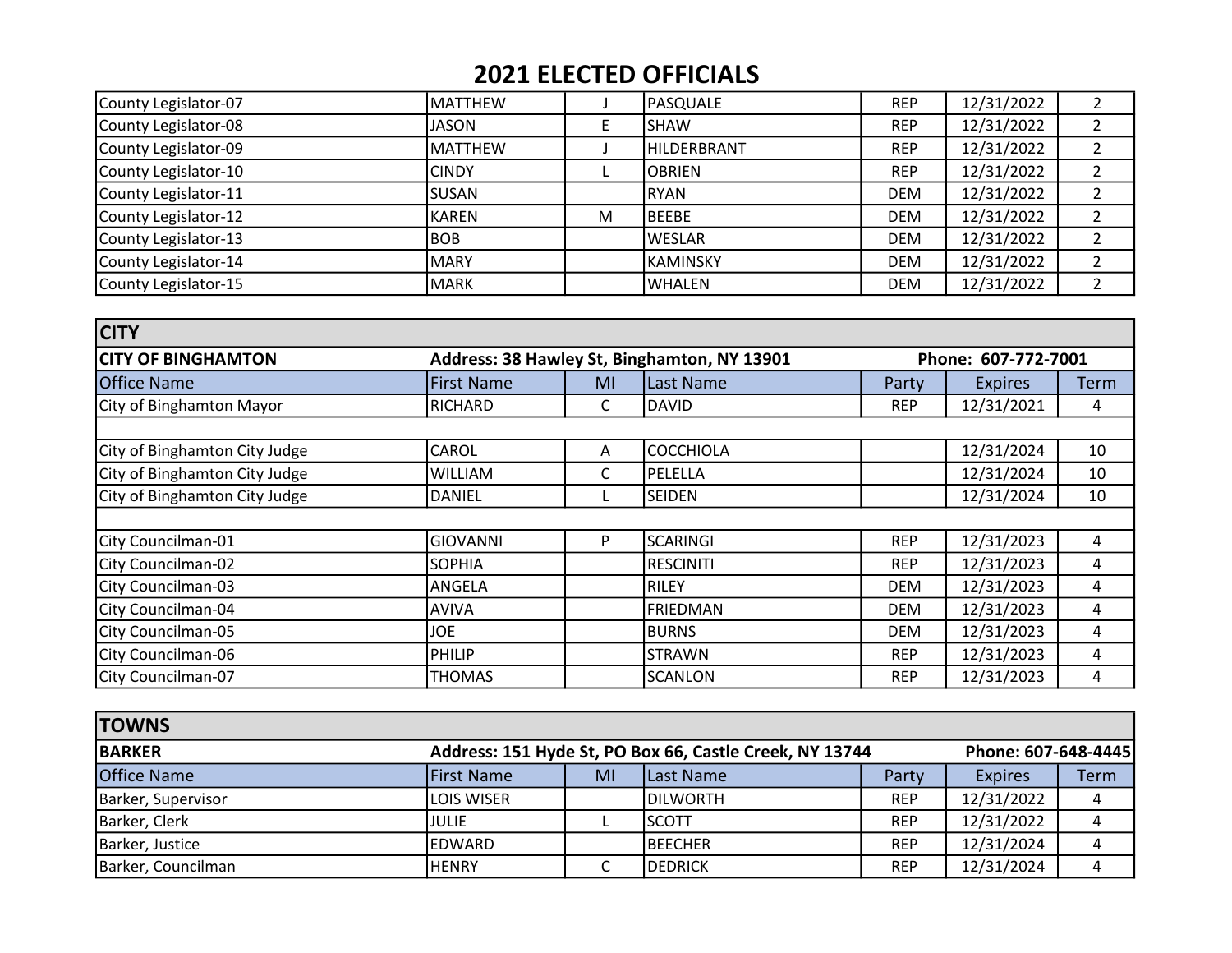| Barker, Councilman                 | <b>TONYA</b>       | M  | IELLERSON        | <b>REP</b> | 12/31/2024 |  |
|------------------------------------|--------------------|----|------------------|------------|------------|--|
| Barker, Councilman                 | <b>TERRY</b>       | R. | DEAN             | <b>REP</b> | 12/31/2022 |  |
| Barker, Councilman                 | <b>CHRISTOPHER</b> |    | lsmith           | <b>REP</b> | 12/31/2022 |  |
| Barker, Superintendent of Highways | DAVID              |    | lMACKEY          | <b>REP</b> | 12/31/2022 |  |
| Barker, Assessor                   | RONALD             |    | <b>IFLANDERS</b> | <b>REP</b> | 12/31/2024 |  |
| Barker, Assessor Unexpired         |                    |    | <b>VACANT</b>    |            | 12/31/2022 |  |
| Barker, Assessor                   | <b>CAROLE</b>      | D  | lpoklemba        | <b>REP</b> | 12/31/2022 |  |
|                                    |                    |    |                  |            |            |  |

| <b>BINGHAMTON</b>                  | Address: 279 Park Ave, Binghamton, NY 13903 | Phone: 607-772-0357 |                 |            |                |      |
|------------------------------------|---------------------------------------------|---------------------|-----------------|------------|----------------|------|
| <b>Office Name</b>                 | <b>First Name</b>                           | MI                  | Last Name       | Party      | <b>Expires</b> | Term |
| Binghamton, Supervisor             | <b>ELIZABETH</b>                            | $\overline{A}$      | ROUNDS          | <b>REP</b> | 12/31/2022     |      |
| Binghamton, Town Clerk             | <b>IVICKIE</b>                              | A                   | ICONKLIN        | <b>REP</b> | 12/31/2022     |      |
| Binghamton, Justice                | LAWRENCE                                    |                     | <b>BRINKER</b>  | <b>REP</b> | 12/31/2023     |      |
| Binghamton, Councilman             | <b>IDEAN</b>                                |                     | <b>NYE</b>      | <b>REP</b> | 12/31/2024     |      |
| Binghamton, Councilman             | MICHAEL                                     | К                   | <b>DONAHUE</b>  | <b>REP</b> | 12/31/2024     |      |
| Binghamton, Councilman             | MICHAEL                                     | <b>KARL</b>         | <b>BENSLEY</b>  | <b>REP</b> | 12/31/2022     |      |
| Binghamton, Councilman             | <b>MARK</b>                                 |                     | <b>LEIGHTON</b> | <b>REP</b> | 12/31/2022     |      |
| Binghamton, Highway Superintendent | ROBERT                                      | A                   | ROLSTON         | <b>REP</b> | 12/31/2022     |      |

| <b>CHENANGO</b>                      |                   | Address: 1529 State Route 12, Binghamton, NY 13901 |                         |            |                |      |  |
|--------------------------------------|-------------------|----------------------------------------------------|-------------------------|------------|----------------|------|--|
| <b>Office Name</b>                   | <b>First Name</b> | MI                                                 | Last Name               | Party      | <b>Expires</b> | Term |  |
| Chenango, Supervisor                 | lJO ANNE          | W                                                  | KLENOVIC                | <b>REP</b> | 12/31/2024     | 4    |  |
| Chenango, Clerk                      | <b>LIZANNE</b>    | M                                                  | <b>TIESI-KORINEK</b>    | <b>REP</b> | 12/31/2024     | 4    |  |
| Chenango, Justice                    | IMICHAEL          | A                                                  | lfedish                 | <b>REP</b> | 12/31/2022     | 4    |  |
| Chenango, Justice                    | WENDY             |                                                    | <b>HOFFMASTER SCOTT</b> | <b>REP</b> | 12/31/2024     | 4    |  |
| Chenango, Councilman                 | lgene             |                                                    | HULBERT, JR             | <b>REP</b> | 12/31/2024     | 4    |  |
| Chenango, Councilman                 | <b>TERRY</b>      | <b>JON</b>                                         | KELLOGG                 | <b>REP</b> | 12/31/2024     | 4    |  |
| Chenango, Councilman                 | FRANK             |                                                    | CARL                    | <b>REP</b> | 12/31/2022     | 4    |  |
| Chenango, Councilman                 | JAMES             |                                                    | <b>DIMASCIO</b>         | <b>REP</b> | 12/31/2022     | 4    |  |
| Chenango, Superintendent of Highways | <b>DERIN</b>      |                                                    | <b>KRAACK</b>           | <b>REP</b> | 12/31/2024     | 4    |  |

| <b>COLESVILLE</b>      | Address: PO Box 27, Harpursville, NY 13787 |    |            |            | Phone: 607-693-1174 |      |
|------------------------|--------------------------------------------|----|------------|------------|---------------------|------|
| <b>Office Name</b>     | lFirst Name                                | MI | ILast Name | Party      | <b>Expires</b>      | Term |
| Colesville, Supervisor | lglenn                                     |    | IWINSOR    | REP        | 12/31/2024          | 4    |
| Colesville, Clerk      | <b>TOMI</b>                                |    | lstewart   | <b>REP</b> | 12/31/2024          | 4    |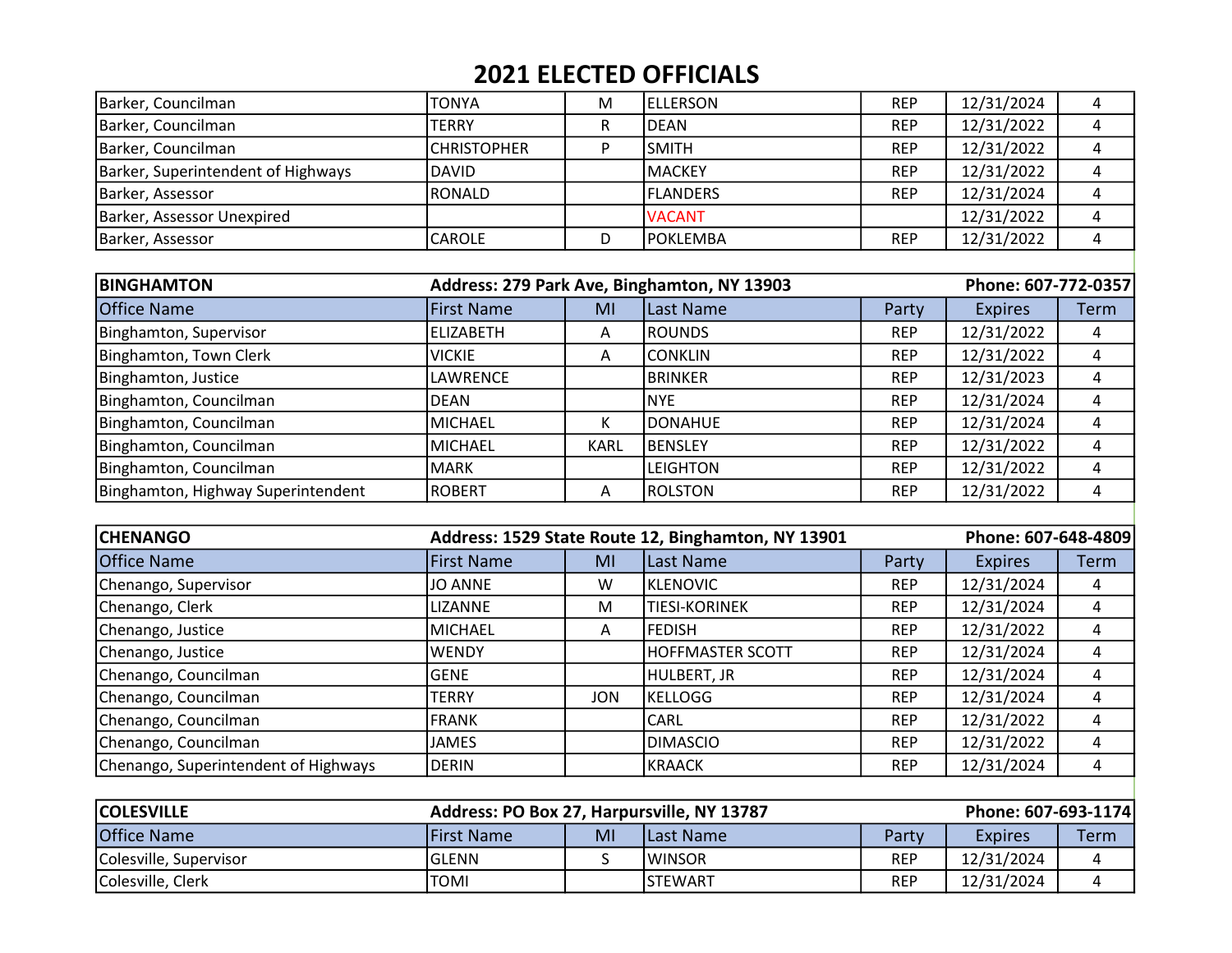| Colesville, Justice                | PAUL           |   | <b>POWELL</b>     | <b>REP</b> | 12/31/2021 |  |
|------------------------------------|----------------|---|-------------------|------------|------------|--|
| Colesville, Councilman             | <b>GARY</b>    |   | COWER             | <b>REP</b> | 12/31/2024 |  |
| Colesville, Councilman             | <b>DOUGLAS</b> | R | <b>RHODES</b>     | <b>REP</b> | 12/31/2024 |  |
| Colesville, Councilman             | <b>MICHAEL</b> |   | iolin             | <b>REP</b> | 12/31/2022 |  |
| Colesville, Councilman             | <b>GORDON</b>  |   | ICARROLL          | <b>REP</b> | 12/31/2022 |  |
| Colesville, Highway Superintendent | JAMES          |   | BULGER JR         | <b>REP</b> | 12/31/2024 |  |
| Colesville, Assessor               | ALBERT         |   | <b>DAUPHINAIS</b> | <b>REP</b> | 12/31/2024 |  |
| Colesville, Assessor               | ROBERT         | H | <b>DEMARMELS</b>  | <b>REP</b> | 12/31/2022 |  |
| Colesville, Assessor               | RONALD         |   | YOUNG             | <b>REP</b> | 12/31/2022 |  |

| <b>CONKLIN</b>                      |                   | Address: 1271 Conklin Rd, PO Box 182, Conklin, NY 13748 |                   |            |                |      |  |
|-------------------------------------|-------------------|---------------------------------------------------------|-------------------|------------|----------------|------|--|
| <b>Office Name</b>                  | <b>First Name</b> | MI                                                      | Last Name         | Party      | <b>Expires</b> | Term |  |
| Conklin, Supervisor                 | WILLIAM           | C                                                       | DUMIAN, JR        | <b>REP</b> | 12/31/2024     | 4    |  |
| Conklin, Clerk                      | SHERRIE           |                                                         | JACOBS            | <b>DEM</b> | 12/31/2024     | 4    |  |
| Conklin, Justice                    | <b>BETH</b>       |                                                         | MARSHALL          | <b>REP</b> | 12/31/2022     | 4    |  |
| Conklin, Councilman                 | <b>CHUCK</b>      |                                                         | FRANCISCO         | <b>REP</b> | 12/31/2024     | 4    |  |
| Conklin, Councilman                 | JAMES             |                                                         | FINCH             | <b>REP</b> | 12/31/2024     | 4    |  |
| Conklin, Councilman                 | DELL              | A                                                       | BOYLE             | <b>REP</b> | 12/31/2022     | 4    |  |
| Conklin, Councilman                 | WILLIAM           | P                                                       | FARLEY            | <b>REP</b> | 12/31/2022     | 4    |  |
| Conklin, Superintendent of Highways | <b>BRIAN</b>      |                                                         | <b>CODDINGTON</b> | <b>REP</b> | 12/31/2024     | 4    |  |

| <b>DICKINSON</b>                  |                   | Address: 531 Old Front St, Binghamton, NY 13905 |                   |            |                |             |  |  |  |
|-----------------------------------|-------------------|-------------------------------------------------|-------------------|------------|----------------|-------------|--|--|--|
| <b>Office Name</b>                | <b>First Name</b> | MI                                              | Last Name         | Party      | <b>Expires</b> | <b>Term</b> |  |  |  |
| Dickinson, Supervisor             | MICHAEL           | A                                               | <b>MARINACCIO</b> | <b>REP</b> | 12/31/2022     | 4           |  |  |  |
| Dickinson, Clerk                  | ISUSAN            | M                                               | <b>CERRETANI</b>  | <b>REP</b> | 12/31/2022     | 4           |  |  |  |
| Dickinson, Justice                | PATRICK           |                                                 | DOYLE             | <b>REP</b> | 12/31/2021     | 4           |  |  |  |
| Dickinson, Justice                | KATHLEEN          |                                                 | <b>GROOVER</b>    | <b>REP</b> | 12/31/2022     | 4           |  |  |  |
| Dickinson, Councilman             | <b>STEPHEN</b>    | M                                               | <b>GARDNER</b>    | <b>REP</b> | 12/31/2024     | 4           |  |  |  |
| Dickinson, Councilman             | DANNY             | F                                               | MORABITO          | <b>DEM</b> | 12/31/2024     | 4           |  |  |  |
| Dickinson, Councilman             | <b>THOMAS</b>     |                                                 | <b>BURNS</b>      | <b>REP</b> | 12/31/2022     | 4           |  |  |  |
| Dickinson, Councilman             | <b>SHARON</b>     | M                                               | <b>EXLEY</b>      | <b>REP</b> | 12/31/2022     | 4           |  |  |  |
| Dickinson, Highway Superintendent | <b>JOEL</b>       |                                                 | KIE               | <b>REP</b> | 12/31/2022     | 4           |  |  |  |
|                                   |                   |                                                 |                   |            |                |             |  |  |  |

| <b>FENTON</b>      | Address: 44 Park St, Port Crane, NY 13833 | Phone: 607-648-4800 |                   |       |                |             |
|--------------------|-------------------------------------------|---------------------|-------------------|-------|----------------|-------------|
| <b>Office Name</b> | <b>First Name</b>                         | MI                  | <b>ILast Name</b> | Party | <b>Expires</b> | <b>Term</b> |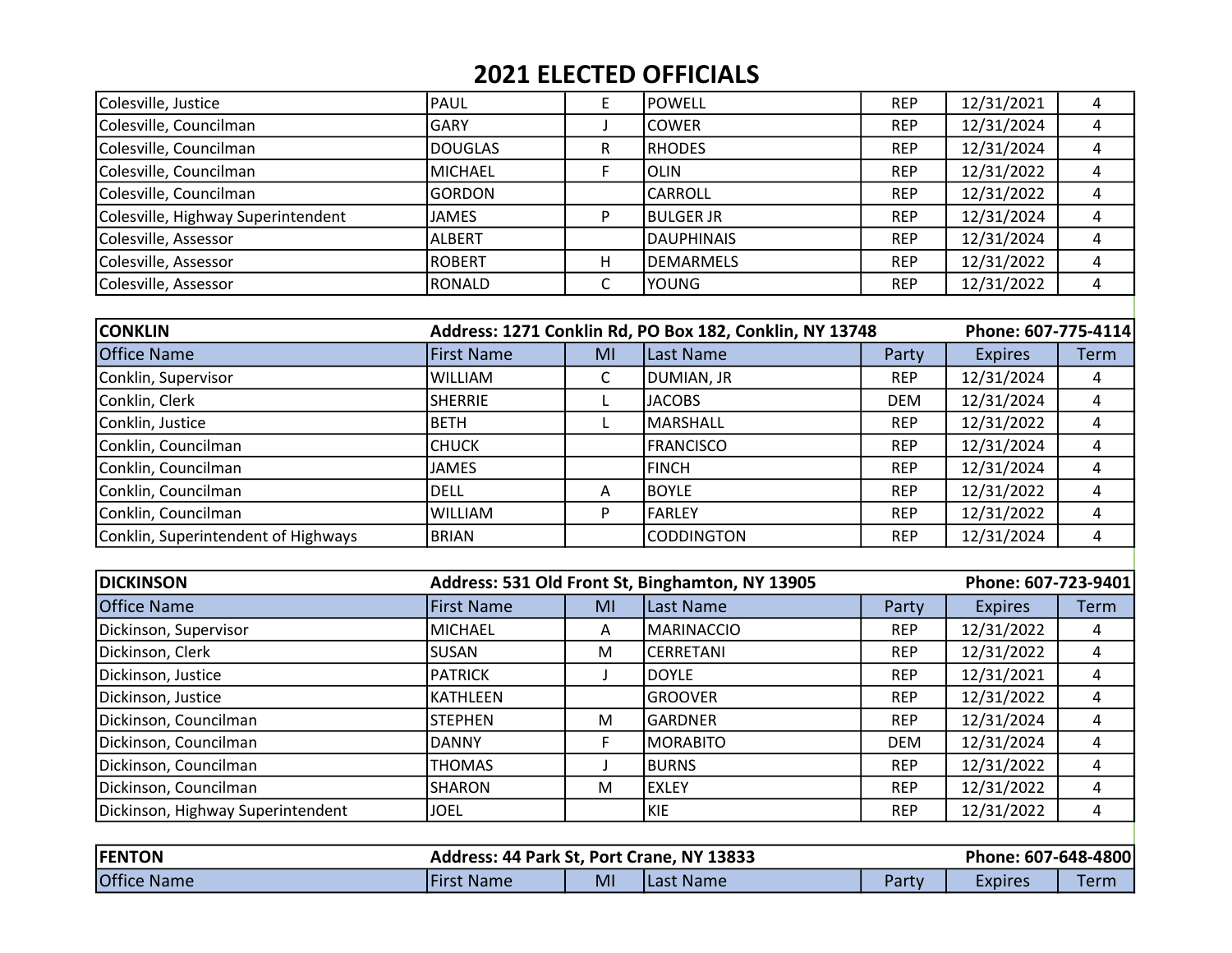| Fenton, Supervisor                 | <b>GARY</b>  |      | IHOLCOMB         | <b>REP</b> | 12/31/2022 |  |
|------------------------------------|--------------|------|------------------|------------|------------|--|
| Fenton, Clerk                      | lmelodie     |      | <b>IBOWERSOX</b> | <b>REP</b> | 12/31/2024 |  |
| Fenton, Justice                    | <b>JAMES</b> | D    | DADAMIO          | <b>REP</b> | 12/31/2021 |  |
| Fenton, Councilman                 | DAVID        |      | IGUNSTER         | <b>REP</b> | 12/31/2024 |  |
| Fenton, Councilman                 | RICHARD      |      | PRAY             | <b>REP</b> | 12/31/2024 |  |
| Fenton, Councilman                 | MICHAEL      | D.   | IHUSAR           | <b>REP</b> | 12/31/2022 |  |
| Fenton, Councilman                 | THOMAS       |      | MOSS             | <b>REP</b> | 12/31/2022 |  |
| Fenton, Superintendent of Highways | RANDY        | NEIL | RITTER           | <b>REP</b> | 12/31/2024 |  |

| <b>KIRKWOOD</b>                      |                   | Address: 70 Crescent Dr, Kirkwood, NY 13795 |                |            |                |      |
|--------------------------------------|-------------------|---------------------------------------------|----------------|------------|----------------|------|
| Office Name                          | <b>First Name</b> | MI                                          | Last Name      | Party      | <b>Expires</b> | Term |
| Kirkwood, Supervisor                 | LEWIS             |                                             | GRUBHAM        | <b>REP</b> | 12/31/2024     | 4    |
| Kirkwood, Clerk                      | IKELLEY           | M                                           | DIFFENDORF     | <b>REP</b> | 12/31/2024     | 4    |
| Kirkwood, Justice                    | <b>JEFFREY</b>    |                                             | IHAWKES        | <b>REP</b> | 12/31/2024     | 4    |
| Kirkwood, Justice                    | WARD              | E                                           | ICOE           | <b>REP</b> | 12/31/2022     | 4    |
| Kirkwood, Councilman                 | WILLIAM           |                                             | DIFFENDORF, JR | <b>REP</b> | 12/31/2024     | 4    |
| Kirkwood, Councilman                 | ROBERT            | F                                           | WEINGARTNER    | <b>DEM</b> | 12/31/2024     | 4    |
| Kirkwood, Councilman Unexpired       |                   |                                             | <b>VACANT</b>  |            | 12/31/2022     | 4    |
| Kirkwood, Councilman                 | KATIE             |                                             | <b>LEGG</b>    | <b>REP</b> | 12/31/2022     | 4    |
| Kirkwood, Superintendent of Highways | <b>JOHN</b>       | A                                           | FINCH, JR      | <b>REP</b> | 12/31/2024     | 4    |

| <b>LISLE</b>                      |                | Address: 9234 State Route 79, Lisle, NY 13797 |                   |            |                |                       |  |  |
|-----------------------------------|----------------|-----------------------------------------------|-------------------|------------|----------------|-----------------------|--|--|
| <b>Office Name</b>                | First Name     | MI                                            | Last Name         | Party      | <b>Expires</b> | Term                  |  |  |
| Lisle, Supervisor                 | <b>EDWARD</b>  | v                                             | <b>GEHM</b>       | <b>REP</b> | 12/31/2022     | $\mathbf{2}^{\prime}$ |  |  |
| Lisle, Clerk                      | <b>BRENDA</b>  |                                               | <b>TILLOTSON</b>  | <b>REP</b> | 12/31/2022     | $\overline{2}$        |  |  |
| Lisle, Justice                    | lsteven        | G                                             | <b>TILLOTSON</b>  | <b>REP</b> | 12/31/2021     | 4                     |  |  |
| Lisle, Justice                    | <b>PENNY</b>   |                                               | DELFAVERO         | <b>REP</b> | 12/31/2022     | 4                     |  |  |
| Lisle, Councilman                 | <b>KAY</b>     |                                               | <b>DIEKOW</b>     | <b>REP</b> | 12/31/2024     | 4                     |  |  |
| Lisle, Councilman                 | <b>STEVEN</b>  | R                                             | <b>LIVINGSTON</b> | <b>REP</b> | 12/31/2024     | 4                     |  |  |
| Lisle, Councilman                 | <b>SCOTT</b>   |                                               | <b>GLEZEN</b>     | <b>REP</b> | 12/31/2022     | 4                     |  |  |
| Lisle, Councilman                 | RONALD         |                                               | <b>MANWARING</b>  | <b>REP</b> | 12/31/2022     | 4                     |  |  |
| Lisle, Superintendent of Highways | <b>MITCHEL</b> | H                                             | <b>QUAIL SR</b>   | <b>REP</b> | 12/31/2022     | $\overline{2}$        |  |  |
|                                   |                |                                               |                   |            |                |                       |  |  |

| <b>MAINE</b>       | Address: PO Box 336, Maine, NY 13802 |    |            |       | Phone: 607-862-3334 |      |  |
|--------------------|--------------------------------------|----|------------|-------|---------------------|------|--|
| <b>Office Name</b> | <b>First Name</b>                    | MI | ILast Name | Party | Expires             | Term |  |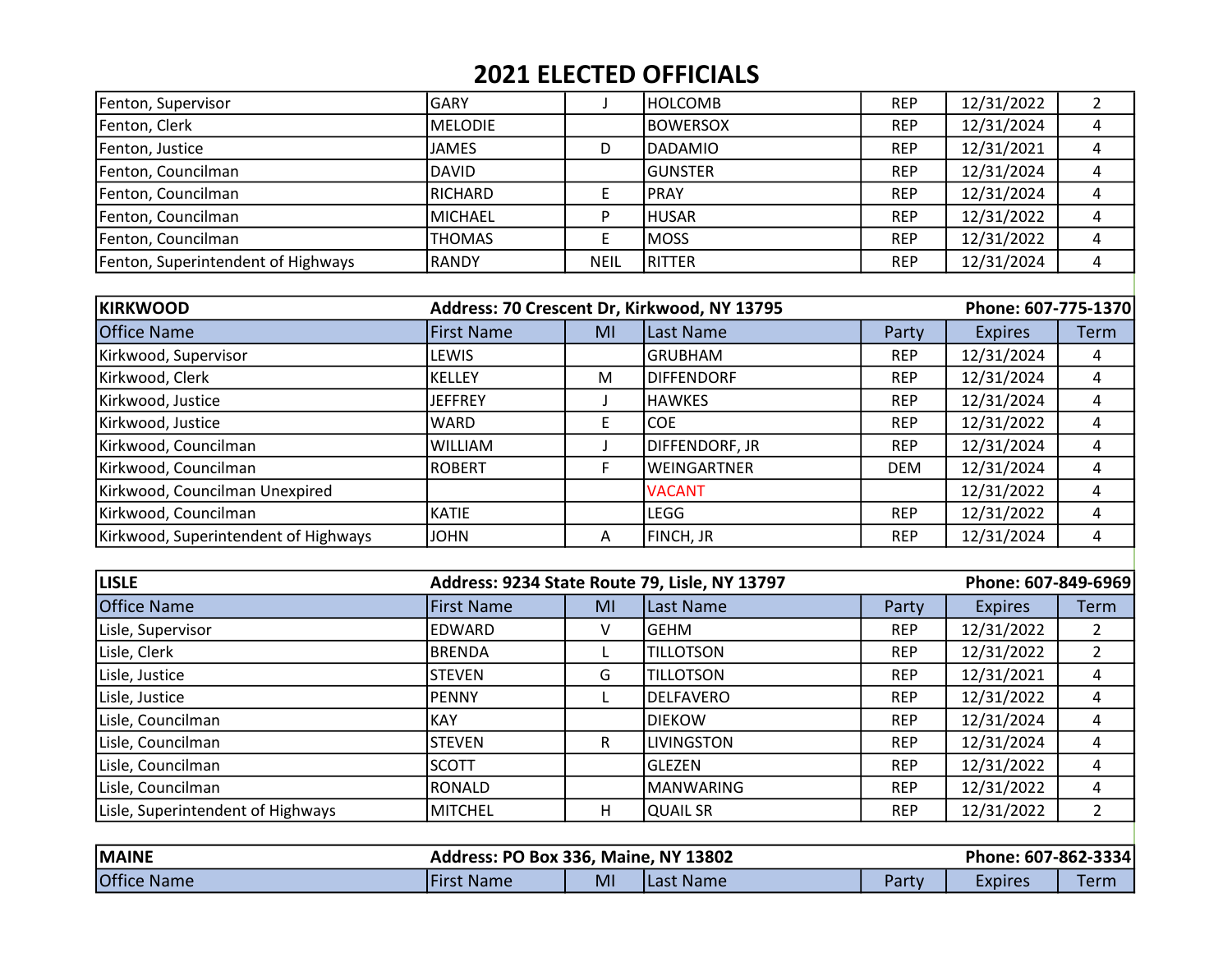| Maine, Supervisor                 | <b>JAMES</b>  |   | TOKOS            | <b>DEM</b> | 12/31/2022 |  |
|-----------------------------------|---------------|---|------------------|------------|------------|--|
| Maine, Clerk                      | <b>JOYCE</b>  |   | <b>GROVER</b>    | <b>REP</b> | 12/31/2022 |  |
| Maine, Justice                    | <b>HOWARD</b> | G | IDINGMAN         | <b>REP</b> | 12/31/2021 |  |
| Maine, Councilman                 | ARTHUR        |   | <b>IROBINSON</b> | <b>REP</b> | 12/31/2024 |  |
| Maine, Councilman                 | <b>ERNEST</b> |   | IPALMER          | <b>REP</b> | 12/31/2024 |  |
| Maine, Councilman                 | <b>PEGGY</b>  |   | <b>IBOWLES</b>   | <b>REP</b> | 12/31/2022 |  |
| Maine, Councilman                 | <b>CARA</b>   |   | lholland-hauer   | <b>REP</b> | 12/31/2022 |  |
| Maine, Superintendent of Highways | <b>JOSEPH</b> |   | <b> DOHNALEK</b> | <b>REP</b> | 12/31/2024 |  |

| <b>NANTICOKE</b>                      |                    | Address: 755 Cherry Valley Hill Rd, Maine, NY 13802 |                |            |                |             |  |
|---------------------------------------|--------------------|-----------------------------------------------------|----------------|------------|----------------|-------------|--|
| <b>Office Name</b>                    | <b>IFirst Name</b> | MI                                                  | Last Name      | Party      | <b>Expires</b> | <b>Term</b> |  |
| Nanticoke, Supervisor                 | IROY               |                                                     | lwillis        | <b>REP</b> | 12/31/2022     |             |  |
| Nanticoke, Clerk                      | IRENNY             |                                                     | <b>IZANKER</b> | <b>REP</b> | 12/31/2024     |             |  |
| Nanticoke, Justice                    | WILLIAM            | D                                                   | STRUBLE        | <b>REP</b> | 12/31/2022     |             |  |
| Nanticoke, Councilman                 | <b>DAN</b>         |                                                     | BAKER          | <b>REP</b> | 12/31/2024     |             |  |
| Nanticoke, Councilman                 | <b>MICHAEL</b>     | К                                                   | IHOLDEN.       | <b>REP</b> | 12/31/2024     |             |  |
| Nanticoke, Councilman                 | ISCOTT             |                                                     | WHITTAKER      | <b>REP</b> | 12/31/2022     |             |  |
| Nanticoke, Councilman                 | RONALD             | G                                                   | ZIELEWICZ      | <b>REP</b> | 12/31/2022     |             |  |
| Nanticoke, Superintendent of Highways | <b>JACOB</b>       | H                                                   | <b>SLACK</b>   | <b>REP</b> | 12/31/2024     |             |  |

| <b>SANFORD</b>                      |                   | Address: 91 Second St, Deposit, NY 13754 |                  |            |                |             |  |
|-------------------------------------|-------------------|------------------------------------------|------------------|------------|----------------|-------------|--|
| <b>Office Name</b>                  | <b>First Name</b> | MI                                       | Last Name        | Party      | <b>Expires</b> | <b>Term</b> |  |
| Sanford, Supervisor                 | <b>DEWEY</b>      | A                                        | <b>DECKER</b>    | <b>REP</b> | 12/31/2022     | 2           |  |
| Sanford, Clerk                      | IALISON           |                                          | LANG             | <b>REP</b> | 12/31/2024     | 4           |  |
| Sanford, Justice                    | <b>DEBORAH</b>    | D                                        | <b>IPROFFITT</b> | <b>REP</b> | 12/31/2024     | 4           |  |
| Sanford, Justice                    | <b>GARY</b>       |                                          | <b>HOLDREGE</b>  | <b>REP</b> | 12/31/2021     | 4           |  |
| Sanford, Councilman                 | <b>ALICE</b>      |                                          | IRAY             | <b>REP</b> | 12/31/2024     | 4           |  |
| Sanford, Councilman                 | <b>KENNETH</b>    |                                          | lwist            | <b>REP</b> | 12/31/2024     | 4           |  |
| Sanford, Councilman                 | JAY               | v                                        | lVANDERMARK      | <b>REP</b> | 12/31/2022     | 4           |  |
| Sanford, Councilman                 | <b>SHANE</b>      |                                          | <b>LESTER</b>    | OTH-IND    | 12/31/2022     | $U-1$       |  |
| Sanford, Superintendent of Highways | <b>GERALD</b>     | D                                        | SEYMOUR, JR      | <b>REP</b> | 12/31/2022     | 4           |  |

| <b>TRIANGLE</b>      |                | Address: PO Box 289, Whitney Point, NY 13862 |            |       |            |             |
|----------------------|----------------|----------------------------------------------|------------|-------|------------|-------------|
| <b>Office Name</b>   | First Name     | MI                                           | ILast Name | Party | Expires    | <b>Term</b> |
| Triangle, Supervisor | <b>CHARLIE</b> |                                              | IMANASSE   | DEM   | 12/31/2024 |             |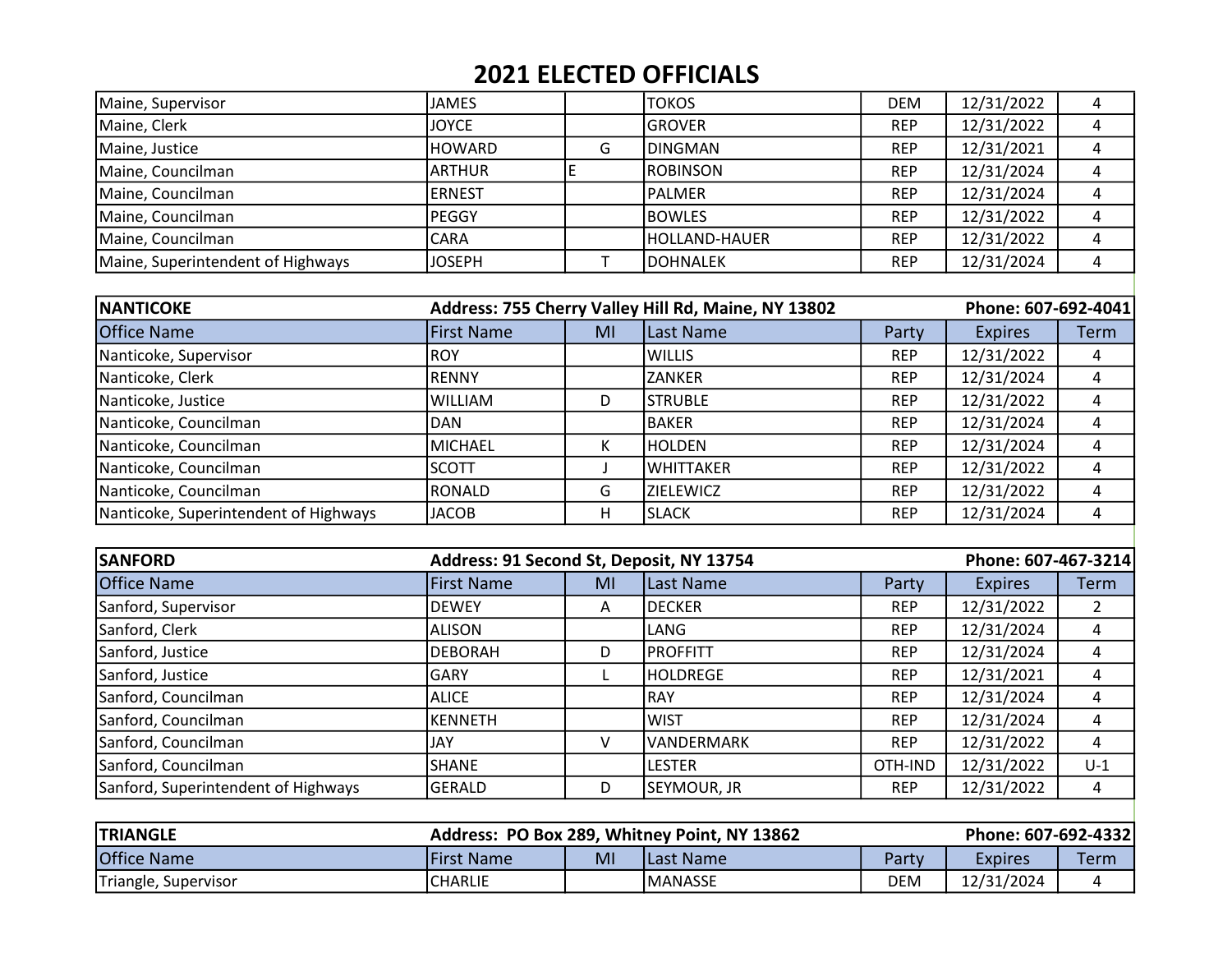| Triangle, Clerk                      | <b>SANDRA</b> |   | IMARTIN               | <b>REP</b> | 12/31/2022 |  |
|--------------------------------------|---------------|---|-----------------------|------------|------------|--|
| Triangle, Justice                    | IJOHN.        |   | <b>ORZEL</b>          | <b>DEM</b> | 12/31/2021 |  |
| Triangle, Councilman                 | IMARY         | A | <b>IMESCEDA-KNOOP</b> | <b>REP</b> | 12/31/2024 |  |
| Triangle, Councilman                 | <b>DAVID</b>  |   | <b>IRAPP</b>          | <b>DEM</b> | 12/31/2024 |  |
| Triangle, Councilman                 | <b>JOHN</b>   |   | IBENNETT              | <b>REP</b> | 12/31/2022 |  |
| Triangle, Councilman                 | IMARK         | A | lMESCEDA              | <b>REP</b> | 12/31/2022 |  |
| Triangle, Superintendent of Highways | DANA          |   | <b>IMADDEN</b>        | <b>REP</b> | 12/31/2022 |  |

| <b>WINDSOR</b>                      | Address: 124 Main St, Windsor, NY 13865 |                |                  |            | Phone: 607-655-2023 |             |
|-------------------------------------|-----------------------------------------|----------------|------------------|------------|---------------------|-------------|
| <b>Office Name</b>                  | First Name                              | M <sub>l</sub> | Last Name        | Party      | <b>Expires</b>      | <b>Term</b> |
| Windsor, Supervisor                 | <b>MARK</b>                             |                | lodell           | <b>REP</b> | 12/31/2022          |             |
| Windsor, Clerk                      | <b>ELIZABETH</b>                        | A              | <b>PFISTER</b>   | <b>DEM</b> | 12/31/2022          |             |
| Windsor, Justice                    | RICHARD                                 | R              | IBLYTHE          | <b>REP</b> | 12/31/2021          | 4           |
| Windsor, Justice                    | <b>FREDRIC</b>                          | S              | <b>STAPLETON</b> | <b>REP</b> | 12/31/2022          | 4           |
| Windsor, Councilman                 | <b>DANIEL</b>                           |                | lcolwell         | <b>REP</b> | 12/31/2024          | 4           |
| Windsor, Councilman                 | <b>TIMOTHY</b>                          |                | <b>HARTING</b>   | <b>REP</b> | 12/31/2024          | 4           |
| Windsor, Councilman                 | <b>GARY</b>                             | M              | HUPMAN           | <b>REP</b> | 12/31/2022          | 4           |
| Windsor, Councilman Unexpired       | <b>CAROLYN</b>                          | W              | <b>PRICE</b>     | <b>REP</b> | 12/31/2022          | $U-1$       |
| Windsor, Superintendent of Highways | <b>MICHAEL</b>                          |                | KITHCART         | <b>REP</b> | 12/31/2022          |             |

| <b>VESTAL</b>                      |                   | Address: 605 Vestal Pkwy W, Vestal, NY 13850<br>Phone: 607-748-1514 |                   |            |                |             |  |
|------------------------------------|-------------------|---------------------------------------------------------------------|-------------------|------------|----------------|-------------|--|
| <b>Office Name</b>                 | <b>First Name</b> | MI                                                                  | Last Name         | Party      | <b>Expires</b> | <b>Term</b> |  |
| Vestal, Supervisor                 | <b>JOHN</b>       |                                                                     | <b>SCHAFFER</b>   | <b>DEM</b> | 12/31/2023     | 4           |  |
| Vestal, Clerk                      | DEBRA             |                                                                     | <b>WALLACE</b>    | <b>REP</b> | 12/31/2023     | 4           |  |
| Vestal, Justice                    | <b>JOSEPH</b>     | B                                                                   | <b>MEAGHER</b>    | <b>REP</b> | 12/31/2023     | 4           |  |
| Vestal, Justice                    | MICHAEL           | D                                                                   | <b>SHERWOOD</b>   | <b>DEM</b> | 12/31/2021     | 4           |  |
| Vestal, Councilman                 | JASON             |                                                                     | <b>ELLIS</b>      | <b>REP</b> | 12/31/2023     | 4           |  |
| Vestal, Councilman                 | PATTY             |                                                                     | <b>FITZGERALD</b> | <b>DEM</b> | 12/31/2023     | 4           |  |
| Vestal, Councilman                 | <b>JOHN</b>       | H                                                                   | <b>FLETCHER</b>   | <b>DEM</b> | 12/31/2021     | 4           |  |
| Vestal, Councilman                 | <b>SUZANNE</b>    | M G                                                                 | MESSINA           | <b>DEM</b> | 12/31/2021     | 4           |  |
| Vestal, Superintendent of Highways | <b>CRAIG</b>      | R.                                                                  | <b>HILLER</b>     | <b>REP</b> | 12/31/2021     | 4           |  |
| Vestal, Receiver of Taxes          |                   |                                                                     | <b>VACANT</b>     |            | 12/31/2021     | 4           |  |
| . <b>. .</b>                       | - - -             |                                                                     |                   |            | --             |             |  |

| <b>UNION</b>       | Address: 3111 East Main St, Endwell, NY 13760 | Phone: 607-786-2900 |           |       |         |             |
|--------------------|-----------------------------------------------|---------------------|-----------|-------|---------|-------------|
| <b>Office Name</b> | <b>First Name</b>                             | MI                  | Last Name | Party | Expires | <b>Term</b> |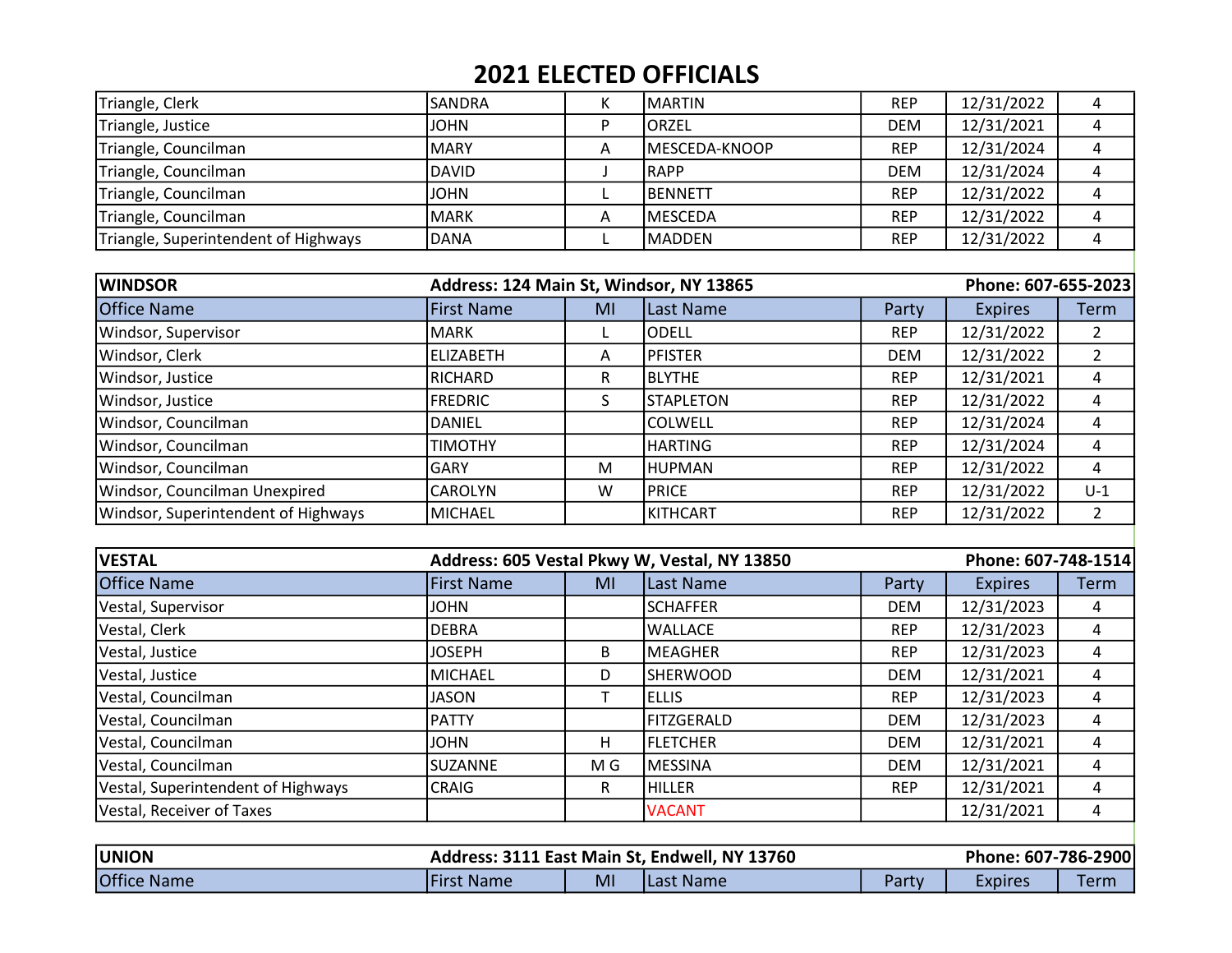| Union, Supervisor | RICHARD            | A | <b>IMATERESE</b>   | <b>DEM</b> | 12/31/2022 |   |
|-------------------|--------------------|---|--------------------|------------|------------|---|
| Union, Clerk      | LEONARD            |   | IPERFETTI          | <b>REP</b> | 12/31/2024 | 4 |
| Union, Justice    | <b>CHRISTOPHER</b> |   | <b>GRACE</b>       | <b>REP</b> | 12/31/2024 |   |
| Union, Justice    | lGREGORY           | D | <b>THOMAS</b>      | <b>REP</b> | 12/31/2021 |   |
| Union, Councilman | <b>THOMAS</b>      | R | <b>AUGOSTINI</b>   | <b>REP</b> | 12/31/2024 |   |
| Union, Councilman | <b>FRANK</b>       |   | <b>BERTONI, JR</b> | <b>REP</b> | 12/31/2024 |   |
| Union, Councilman | ISANDY             |   | IDELLAPENNA        | <b>REP</b> | 12/31/2022 |   |
| Union, Councilman | HEATHER            | R | ISTALEY            | <b>DEM</b> | 12/31/2022 |   |

| <b>VILLAGES</b>              |                   |                                                                       |                |            |                |      |  |
|------------------------------|-------------------|-----------------------------------------------------------------------|----------------|------------|----------------|------|--|
| <b>ENDICOTT</b>              |                   | Address: 1009 East Main St, Endicott, NY 13760<br>Phone: 607-757-5337 |                |            |                |      |  |
| <b>Office Name</b>           | <b>First Name</b> | MI                                                                    | Last Name      | Party      | <b>Expires</b> | Term |  |
| Village of Endicott, Mayor   | <b>LINDA</b>      |                                                                       | <b>JACKSON</b> | <b>REP</b> | 12/31/2023     | 4    |  |
| Village of Endicott, Justice | <b>THEO</b>       |                                                                       | <b>TOTOLIS</b> | <b>DEM</b> | 12/31/2023     | 4    |  |
| Village of Endicott, Trustee | <b>NICHOLAS</b>   |                                                                       | BURLINGAME     | <b>REP</b> | 12/31/2022     |      |  |
| Village of Endicott, Trustee | PATRICK           |                                                                       | IDORNER        | <b>REP</b> | 12/31/2022     |      |  |
| Village of Endicott, Trustee | EILEEN            |                                                                       | KONECNY        | <b>DEM</b> | 12/31/2021     |      |  |
| Village of Endicott, Trustee | R TED             |                                                                       | WARNER         | <b>REP</b> | 12/31/2021     |      |  |
| Village of Endicott, Clerk   | <b>ANTHONY</b>    |                                                                       | <b>BATES</b>   | <b>REP</b> | Appointed      |      |  |

| <b>JOHNSON CITY</b>              |                    | Address: 243 Main St, Johnson City, NY 13790 |                 |            |                |                |
|----------------------------------|--------------------|----------------------------------------------|-----------------|------------|----------------|----------------|
| <b>Office Name</b>               | <b>IFirst Name</b> | MI                                           | Last Name       | Party      | <b>Expires</b> | <b>Term</b>    |
| Village of Johnson City, Mayor   | lGREGORY           | W                                            | IDEEMIE         | <b>REP</b> | 12/31/2021     | 4              |
| Village of Johnson City, Justice | <b>GREGORY</b>     | P                                            | <b>THOMAS</b>   | <b>REP</b> | 12/31/2023     | 4              |
| Village of Johnson City, Trustee | <b>BENJAMIN</b>    |                                              | REYNOLDS        | <b>DEM</b> | 12/31/2022     | $\overline{2}$ |
| Village of Johnson City, Trustee | <b>MARTIN</b>      |                                              | IMEANEY         | <b>REP</b> | 12/31/2022     | 2              |
| Village of Johnson City, Trustee | <b>CLARK</b>       |                                              | <b>GIBLIN</b>   | <b>REP</b> | 12/31/2021     | $\overline{2}$ |
| Village of Johnson City, Trustee | <b>JOHN</b>        |                                              | <b>WALKER</b>   | <b>REP</b> | 12/31/2021     |                |
| Village of Johnson City, Clerk   | <b>CINDY</b>       |                                              | <b>KENNERUP</b> | <b>REP</b> | Appointed      |                |

| <b>IPORT DICKINSON</b>             | Address: 786 Chenango St, Binghamton, NY 13901 | Phone: 607-771-8233 |            |            |                |      |
|------------------------------------|------------------------------------------------|---------------------|------------|------------|----------------|------|
| <b>Office Name</b>                 | lFirst Name                                    | MI                  | ILast Name | Party      | <b>Expires</b> | Term |
| Village of Port Dickinson, Mayor   | IKEVIN                                         | M                   | IBURKE     | <b>REP</b> | 12/31/2022     |      |
| Village of Port Dickinson, Trustee | ICHARLES                                       |                     | IHARDING   | <b>DEM</b> | 12/31/2022     |      |